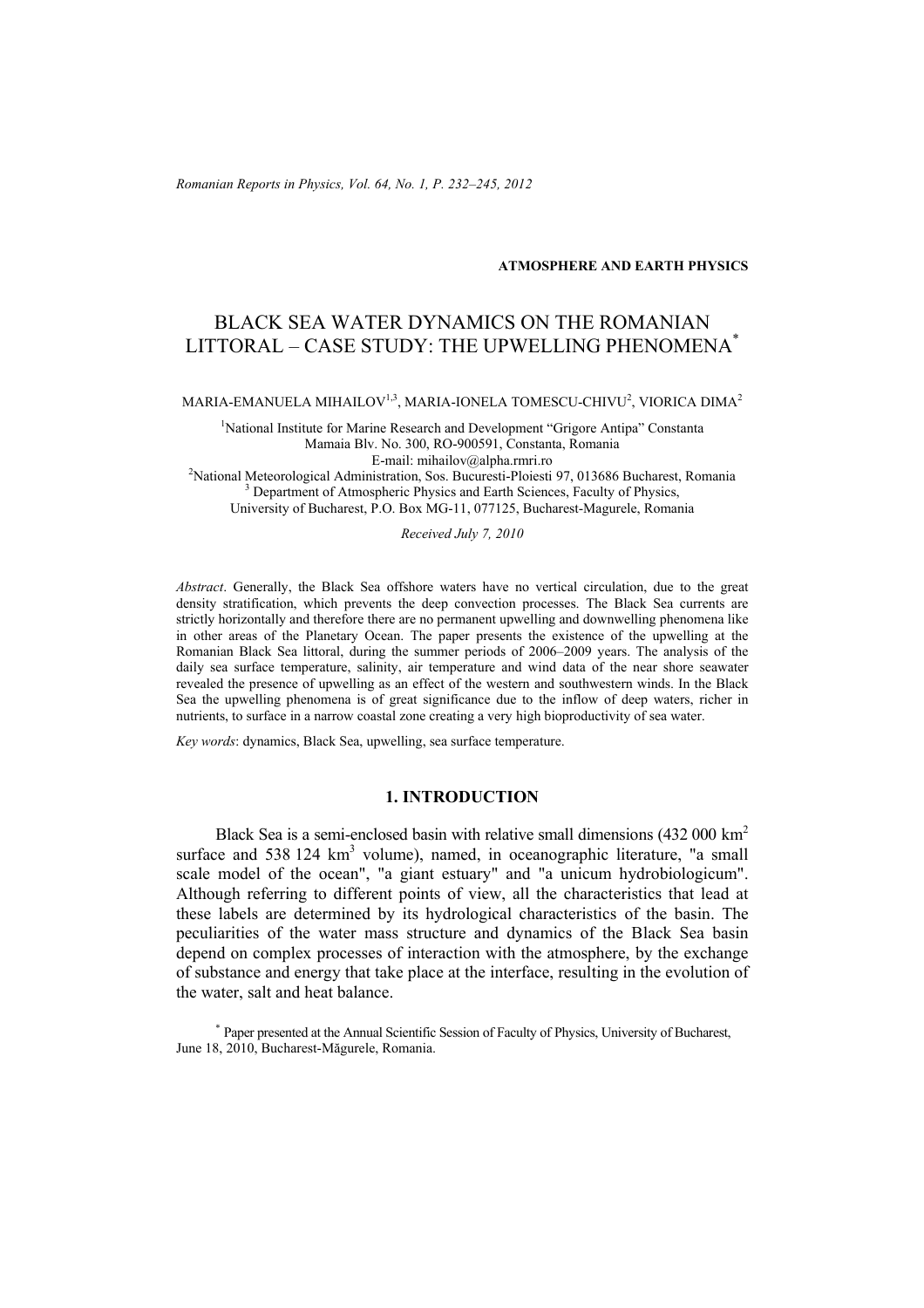The Northwestern part is considered, due to his particular hydrological processes, similar to an estuary.

General structure of the Black Sea consists of five water masses disposed in nearly horizontal layers: the quasiomogen upper layer, the cold intermediate layer, the permanent pycnocline, the deep water and the bottom boundary layer (benthic layer).

The quasiomogen upper layer (SSQ) is the result of the seasonal variations of the solar radiation, the global thermal balance at the sea surface and the vertical mixing. SSQ is separated from the CIL by the seasonal thermocline.

The cold intermediate layer (CIL) is an effect of the winter convection above the western shelf of the Black Sea and/or over the pycnocline dome of the two cyclonic halistatic zones. It affects all the dynamics of the Black Sea. The CIL is separated from the deep layer by the permanent pycnocline.

The permanent pycnocline (SPP) a layer with strong density gradients, situated at the base of the CIL, represents the transition from the active layer, affected by the temperature and salinity evolution and the deep water, relatively stable (temperature and salinity increase slowly with the depth, to about 8.9°C and, respectively, 22.2 PSU). Is it also the upper limit of the hydrogen sulfide zone.

Recent studies revealed the existence of the bottom boundary layer (benthic boundary layer, BBL), situated bellow 1 700 m depth, at which the values of potential temperature and salinity are uniform down to the bottom and within the entire basin. The upper limit is characterized by a "step" of the potential temperature of 0.002°C [1].

The Romanian littoral has almost a linear configuration with the exception of build-up areas such as commercial harbours (Constanta, Mangalia and Midia), marinas and coastal protection works in the southern area (groins, breakwater), particularly in Mamaia beach. Mamaia beach is one of the famous beaches of the Romanian Black Sea. It is located close to Constanta city, on a narrow sand bar, 250–350 m wide. The beach consists in alluvial sediments (brought into Black Sea by Danube and transported to the beaches by combined wave action and north to south flowing currents along Romanian Coast) and biogenic shells sediments (especially shells of Mytilus and Mia arenaria). Mamaia is behaving as a coastal cell due to its position between Cape Midia in the north and Cape Singol-Eforie Nord in the south.

The upwelling phenomenon on the Romanian littoral of the Black Sea, in the specialized literature, is poorly investigated. Few scientific reports, on the temperature of the seawater regime, proved that the dominant western winds, during summer period, lead to significance decrease of the seawater temperature in coastal areas [2, 3]. Two scientific papers referees in particular on upwelling recorded in summer of 1973 [4] and during the summer periods of 1970–1979 years [5].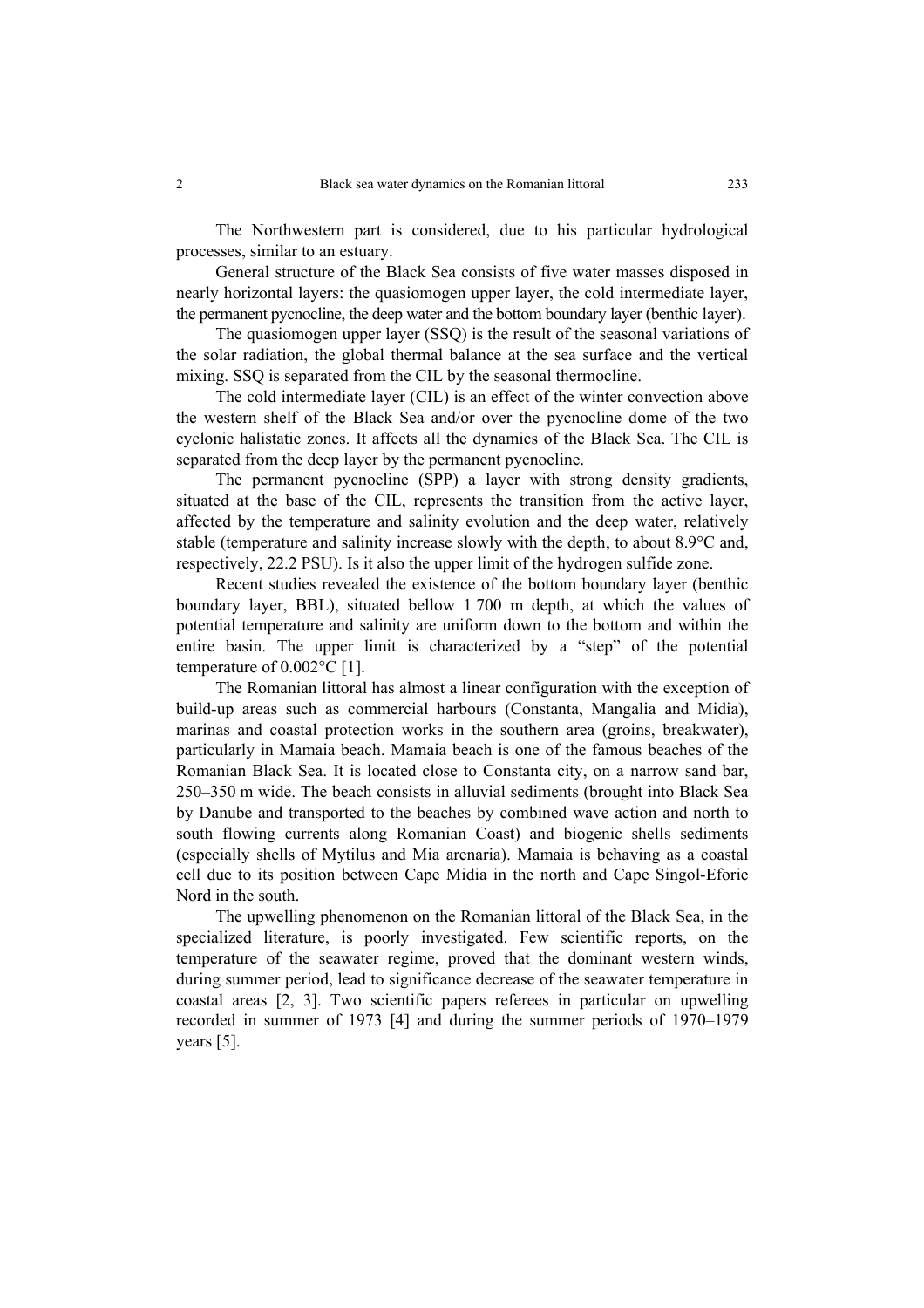During the summers of 1970 to 1979, on the southern Romanian littoral, the well-developed coastal upwelling was observed in 7 of the 10 studied years. The phenomena were recorded when the winds from the  $SSE - SW - WNW$  sectors were blowing constant for several days. The maximum effect was generated by the southwestern and western winds [5].

The divergence processes dominate a total of 33 days, almost 36% from duration of the 1990 summer season. During these 3 months, several upwelling phenomena, with different intensity and continuance have been observed [6].

During 2000–2004, the persistence of the upwelling proved to be a long term process (> 6 days), except the 2002 year when no significant temperature decrease, reflecting the vertical exchange between the upper layer with deeper waters of the sea have been observed [7].

An interesting situation occurred in July 2004 when the temperature decreased with 9.3°C in 3 days – from 22.9°C on July 2<sup>nd</sup> to 13.6°C in July 5<sup>th</sup>, then the trend changed, and an increase of 8.7°C was recorded in 4 days due to the moderate blow of the eastern wind after that, in short time, during 4 days the temperature decreases again, with 9.8°C from 22.3°C to 12.5°C [7].

Missing of the long-time divergence process in 2002 is due to the  $SE - NW$ component of the wind that hasn't important and persistent values during the summer.

## **2. DATA AND METHODS**

The sea surface temperature and salinity is used as a proxy for upwelling, low temperature and high salinity indicating strong upwelling conditions. The highest correlation is between sea surface temperature and the wind component normal to the coast, sea surface temperature is lowest when the wind blows from land to sea.

Taking into account the considerable variability of the spatial distribution, some representative situations have been thoroughly analyzed. The analysis will be carried out in chronological order.

Samples of marine water (Fig. 1a) have been collected daily in one station located midway, at the Mamaia Casino  $(44^014^{\circ}$  N and  $28^038^{\circ}$  E) since 1959 by National Institute for Marine Research and Development "Grigore Antipa" Constanta, Romania (NIMRD). The surface seawater temperature is measured with reversible thermometers, one hundred degree accuracy (the values are corrected using standard formula). The seawater salinity is determined in laboratory after the Mohr – Knudsen method with 0.02PSU accuracy.

Meteorological data (on sea and air temperature, wind speed and direction and air pressure by National Meteorological Administration) were recorded in the weather stations, (belonging to the national weather stations network): Constanta station (44<sup>0</sup>13' N, 28<sup>0</sup>38' E) is located on the coast, at a height of 12.8 meters from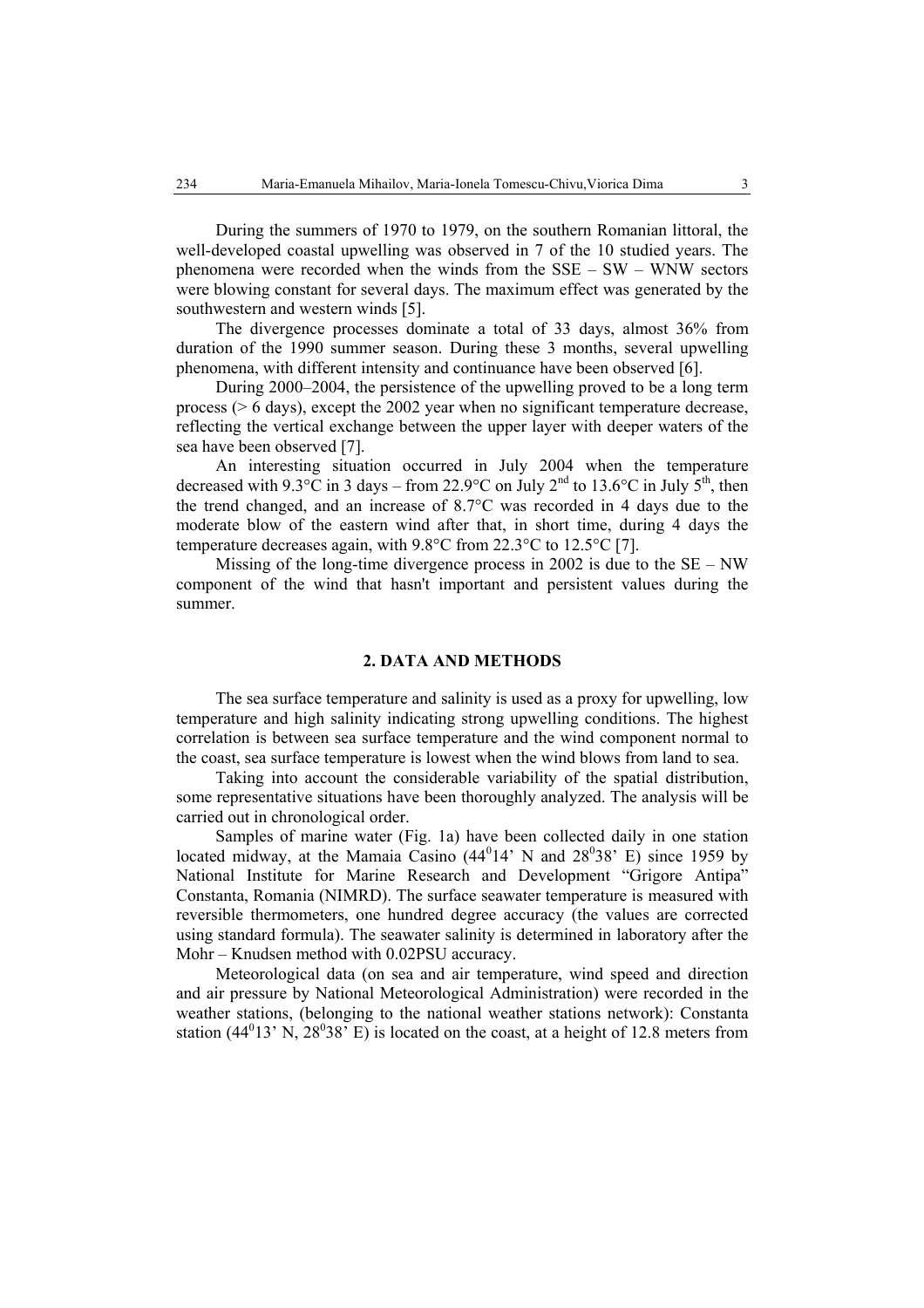the sea level. Gloria station  $(44^031' \text{ N}, 29^034' \text{ E})$  was installed on the oil offshore platform in 1976 and it is 70 km from the coast (Fig. 1a). The automatic station measures the observations regarding wind direction and speed at Constanta station, while at Gloria measurements are realized by anemograph (42 m from the sea level). Wind speed values are mediated on two minutes. Regular thermometers installed in standard shelters measure the air temperature values.



Fig. 1 – Location of seawater sites a) near shore stations at Casino Mamaia (NIMRD) and Gloria (NMA); b) offshore stations – seasonal cruises (NIMRD).

The seasonal cruises, organized by NIMRD, were carried out in the NW Black Sea inner shelf onboard RV/*Steaua de Mare* 1 (Fig. 1b). Are analyzed only the data that corresponding with the upwelling phenomena. The water samples (for physical-chemical and phytoplankton analyses) were collected from standard depths (surface, 5, 10, 20, 30, 40 and 50 m) using Niskin bottles (1.7 l). Temperature was measured using a reversing thermometer. Salinity is measured by titrimetric method of Mohr-Knudsen [8]. The salinity represents the total amount of salt from the seawater, measured in g/l, ‰ or PSU (Practical Salinity Units) from the PSS scale (Practical Salinity Scale, 1978).

The distribution of temperature and salinity with depth are made using Golden Software Surfer 8 with gridding method: kriging.

Satellite images that captured the phytoplankton bloom in the Black Sea basin are downloaded from http://earthobservatory.nasa.gov.

The analyzed data are for the summer period (May – September), from 2006 to 2009, using sea surface temperature and salinity vertical sections and algae bloom satellite image for data validation.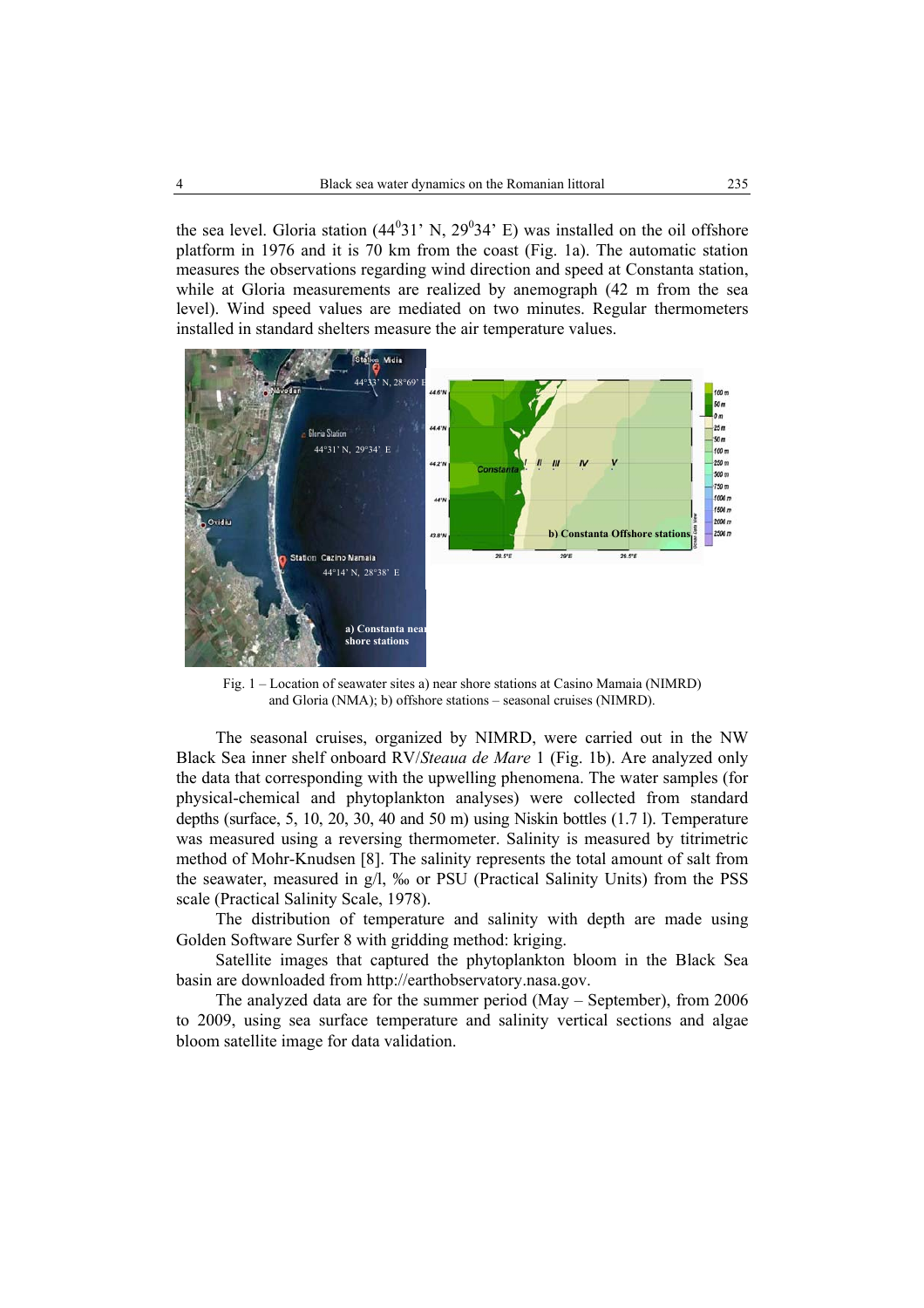#### **3. RESULTS**

Many factors influence water quality including climate and precipitation, soil type, geology, vegetation, groundwater, flow conditions and human activities. The presence in water of nutrients can be associated with the biogeochemical cycles, but also with the industrial activities [9].

Atmospheric winds generate horizontal currents in the sea upper layer. These, in turn, can generate vertical water motions in processes called upwelling and downwelling at the shelf break and at the shoreline. The wind driven surface currents moves about 45 degrees to the right of the winds as a result of Coriolis effect [10, 11]. In deeper layers, the current direction rotates clockwise and the velocity decreases exponentially. The vertical integrated water flux, directed 90 degrees to the right of the wind direction, is called Ekman transport.

The formula for wind stress at the sea surface is:

$$
\tau = \rho_{aer} \cdot C_D \cdot U_{10}^2,
$$

where  $\rho_{air}$  is the density of air,  $C_D$  is the drag coefficient, and  $U_{10}$  is the wind speed at 10 m above the sea. Correlation between wind speed at 10 m above the sea and the current speed at the sea surface were studied also by Ekman who obtain values for  $V_0$  as a function of wind speed:

$$
V_0 = \frac{0.0127}{\sqrt{\sin|\varphi|}} U_{10}
$$

for  $|\varphi| \ge 10$ , were  $\varphi$  = latitude in degrees.

Ekman proposed that the thickness of the affected layer be the depth  $D<sub>E</sub>$  at which the current direction is opposite to that at the surface, which occurs at a depth  $D_E = \pi/a$  ( $a = F/m$  = acceleration of the displaced parcel), and the *Ekman layer depth* is:

$$
D_E = \sqrt{\frac{2\pi^2 A_Z}{f}},
$$

where  $A_z$  is the coefficient of eddy viscosity and  $f$  is Coriolis parameter  $(f = 2\omega \sin \varphi)$  [10].

Due to its nonlinear dynamics and involvement in abrupt climate changes, the thermohaline circulation is a key component of the climate system [12].

On the western coast of the Black Sea, the onset of the divergence phenomenon is due to western, south – western and south – eastern winds, which generate an Ekman transport with an offshore component (Fig. 2). That leads, during summer, to a decrease of the seawater temperature (up to 10°C in less 48 hours) and, at the same time, because of the intermediate layer compensatory advection, to significant changes of some water masses parameters [5].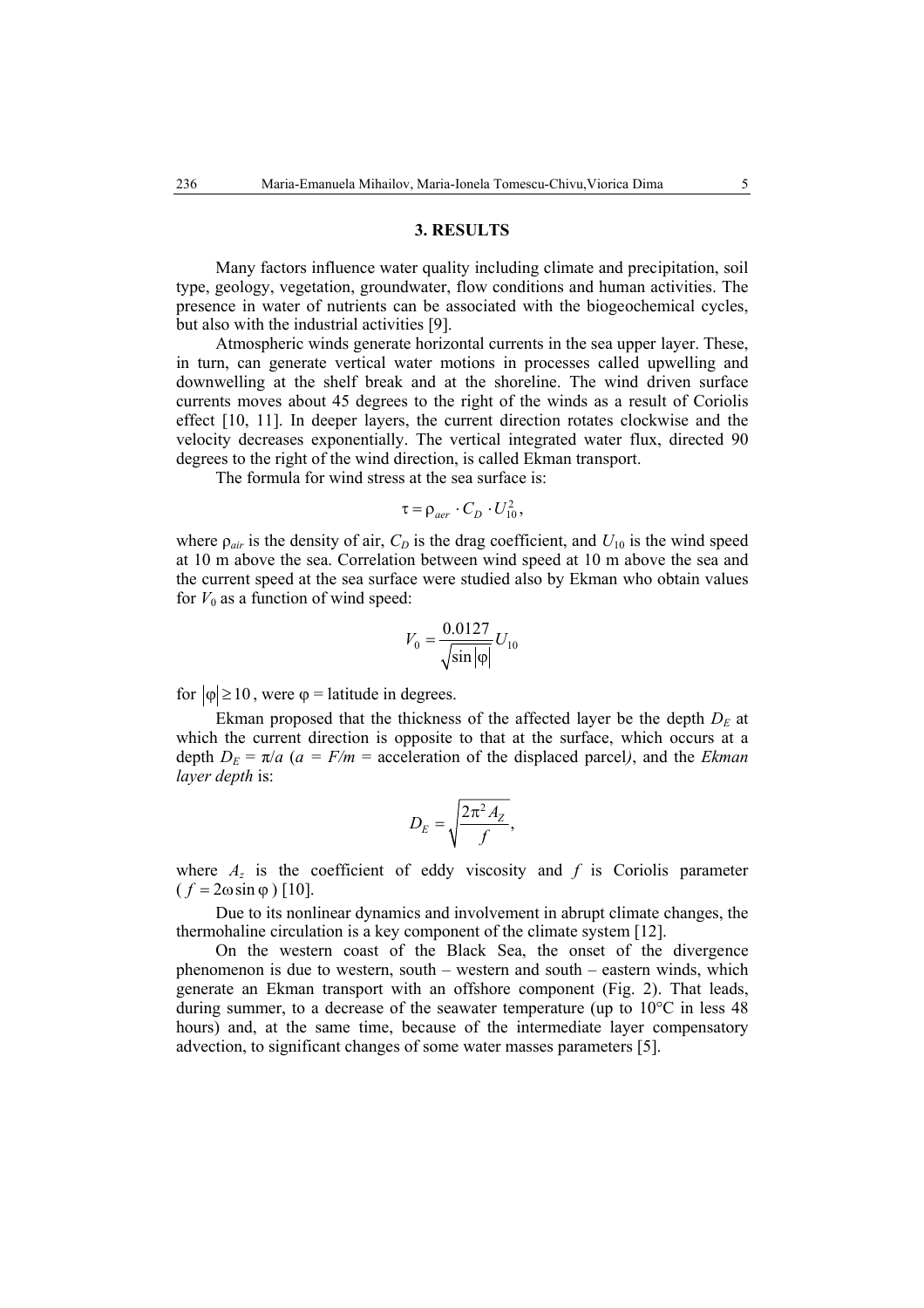

Fig. 2 – Upwelling diagram for NW coast of the Black Sea.

During the cold season the downwelling phenomena is met because of the north – eastern prevailing winds. These events can be identified by studying the temperature and salinity short time variation, due to the divergence and convergence processes [6].

The changes of the sea surface salinity distribution are mainly due to the variation of the Danube discharge and the modification of the surface windgenerated currents. The northern winds generate southerly currents, thus accelerating the general circulation and carrying along the shelf waters where the diffusion of the freshwater is reduced, so that the salinity is lower. In contrast, the currents generated by weak and moderate winds from south, will, firstly diminish or even prevent the general southward circulation, allowing more time and reducing the diffusion area, and secondly will carry the higher saline waters from south to the central part of the shelf.

A special case is strong southern wind or moderate to strong western wind, generating offshore oriented currents and bringing toward the surface the waters from below (shelf cold water), with low temperature and high salinity. This phenomenon take place in early summer, when the thermocline is shallow and the requested energy can be provided by wind.

In 2006 the upwelling is observed (Fig. 3) for three situations  $(23<sup>th</sup>$  May to  $26<sup>th</sup>$  May,  $30<sup>th</sup>$  May to  $5<sup>th</sup>$  June and  $5<sup>th</sup>$  June to  $8<sup>th</sup>$  June). The southeastern wind leads to a decrease of the sea temperature with almost  $3^{\circ}$ C (18.63 $^{\circ}$ C in May 23<sup>rd</sup> down to 15.5°C in May  $24<sup>th</sup>$ ) when the air temperature is specific for beginning of the summer period  $(24.1^{\circ}\text{C}$  in May  $23^{\text{rd}})$ . The same wind direction on May 30 influenced the sea temperature to decrease from 17.5°C down to 14.4°C recorded on May 31 but after that the westerly winds decreased the sea temperature with approximately  $2^{\circ}$ C (June 1<sup>st</sup>) with the influence also on the air temperature (25.9 $^{\circ}$ C on May 31 down to  $20.3^{\circ}$ C on June 1<sup>st</sup>).

But the well developed phenomenon is recorded when the western winds start to blow over the north – western coast of the Black Sea, and the sea surface temperature drops, for example, with 5ºC in 24 hours (a decrease from 16.8ºC in June,  $5^{th}$  to 11.9°C in June  $6^{th}$ ) and the north – eastern wind increase the temperature with 4.4  $^{\circ}$ C up to 16.3 $^{\circ}$ C in the June  $7^{\text{th}}$ .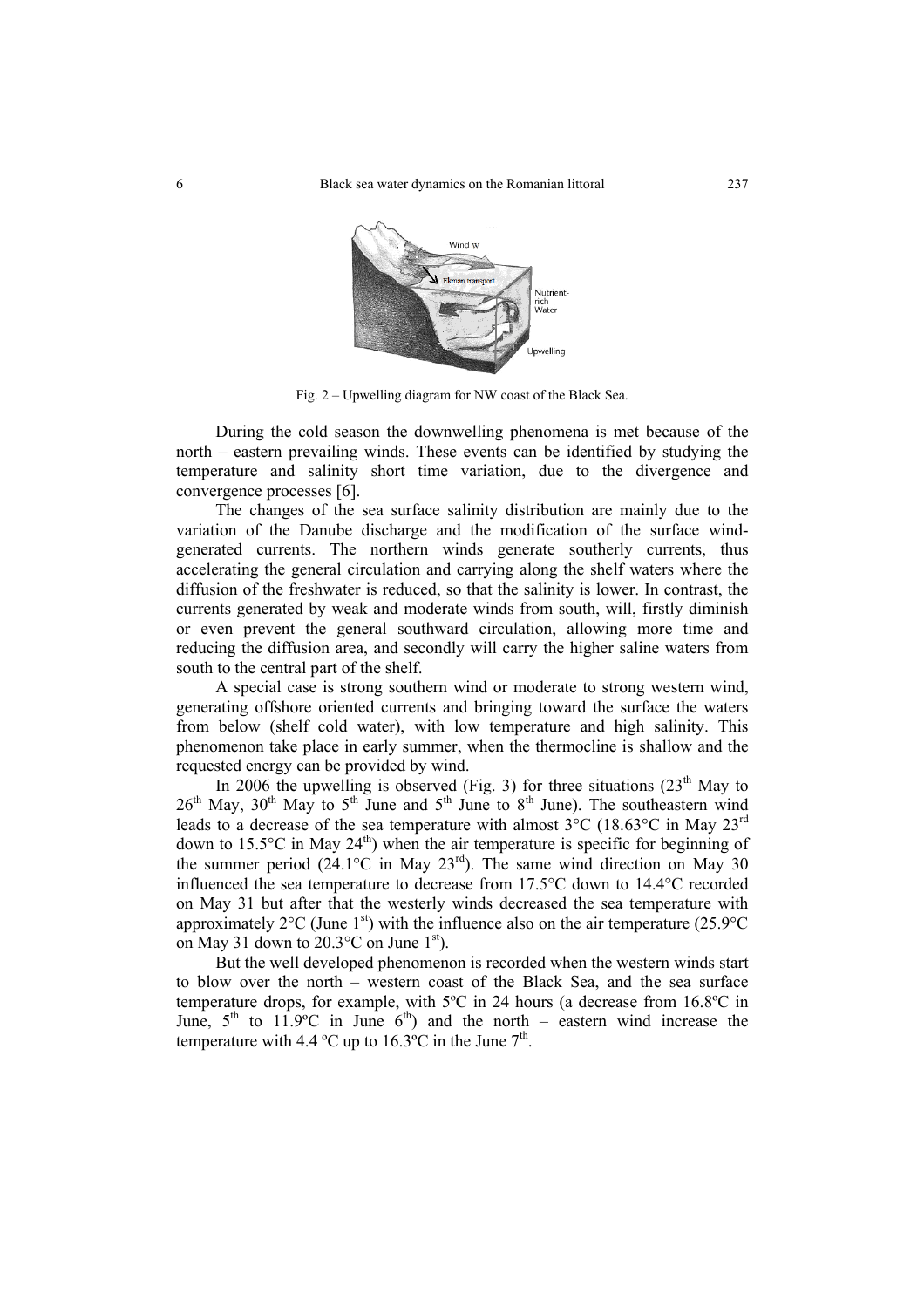The upwelled water carries large nutrients loads that sustain large phytoplankton blooms. When phytoplankton density is very high and the bloom covers large enough areas, it can be seen from space.



Fig. 3 – Evolution of sea surface temperature and salinity of seawater at Casino Mamaia, May – September 2006.

The Black Sea image, captured by the Moderate Resolution Imaging Spectroradiometer (MODIS) on NASA's Aqua satellite, on 20<sup>th</sup> June 2006 (Fig. 4), shows swirls of color ranging from deep olive-green to bright turquoise created by a massive phytoplankton bloom that covered the entire surface of the sea.



Fig.  $4$  – Phytoplankton bloom in Black Sea (20<sup>th</sup> June 2006) captured by the Moderate Resolution Imaging Spectroradiometer (*MODIS*) on NASA's *Aqua* satellite [13].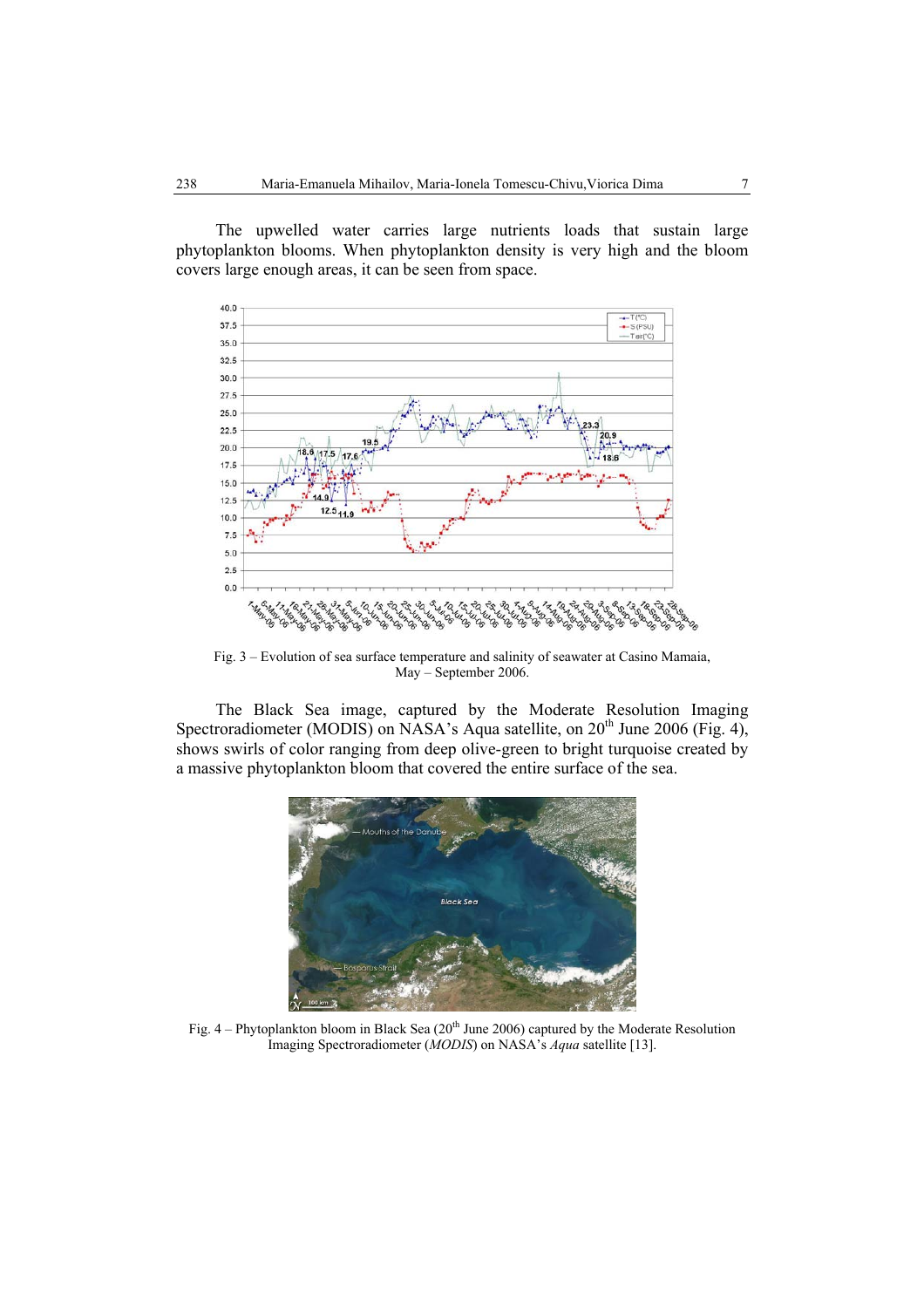The upwelling with persistence of more than 8 days of the phenomena was recorded in 2007 (Fig. 5).

The sea surface temperature distribution in 1–17 May 2007 is specific for an upwelling situation with the winds from west and southwest blows. As a consequence, there are strong zonal and meridian gradients surrounding the at Casino Mamaia site. The salinity of the surface waters confirms the upwelling at the observation point where the measures the salinity was: 16.19 PSU, 15.24 PSU and 14.76 PSU. The recorded air temperature for the analyzed interval is 15.1°C in May  $7<sup>th</sup>$  (sea surface temperature 11.8 $\degree$ C and the influence of the southwestern winds increased the air temperature with  $8^{\circ}$ C in May  $8^{\text{th}}$  and the sea surface temperature to 13.6 $\degree$ C in May 9<sup>th</sup>).

The inner shelf measurements made on  $8<sup>th</sup>$  May 2007 (Fig. 6) shows that the influence of the southwestern wind is felt down to 5 meters depth were the sea temperature down with approximately 4°C. At Casino Mamaia profile (44.2358 N, 28.6284 E) from 12.0 $\degree$ C at 0 meters (surface) to 16.1 $\degree$ C at 5 meters depth and at Constanta North station (44.2178 N, 28.6417 E) from 13.0°C at 0 meters to 16.9°C at 5 meters depth. Specific for Romanian littoral of the Black Sea, were the maximum depth is relatively to 10 m, the Ekman surface current has a small angle direction relative to wind direction. As the dominant direction is oriented N-E toward S-W is normal that the Ekman surface currents are oriented from north to south.

In September, the deepening of the seasonal thermocline due to the beginning of the cooling process, led to the decrease of the temperature values at the surface from 21.2 °C to 12.5 °C in 2 days, this can be also due to the long term blows of the western winds from  $6<sup>th</sup>$  to  $11<sup>th</sup>$  of September. At the same time, the maximum of salinity (18.84 PSU) was recorded, being an indicator of local upwelling event disturbing the specific autumn characteristics. The permanence of the western winds in this period leads to an upwelling phenomena more than 20 days long (5–28 September) with daily variations of the temperature (up or down with 2°/day) due to the southern winds changes.

The Black Sea image captured by Moderate Resolution Imaging Spectroradiometer (MODIS) on  $18<sup>th</sup>$  of August 2007 (Fig. 7) shows swirls of color ranging from green to bright turquoise near the Danube Mouth due to the phytoplankton bloom and the specific currents circulation to the south flow the fresh water discharge to the sea coast.

In annual cycle of  $air - sea$  interaction processes that take place on the Romanian Black Sea shore, the month of May can be considered as the middle of the transition period from the cold to warm season. The changes of the thermal fluxes values beginning in March when the seawater starts to warm (due to the increased values of the air temperature) from the surface to the bottom, led to the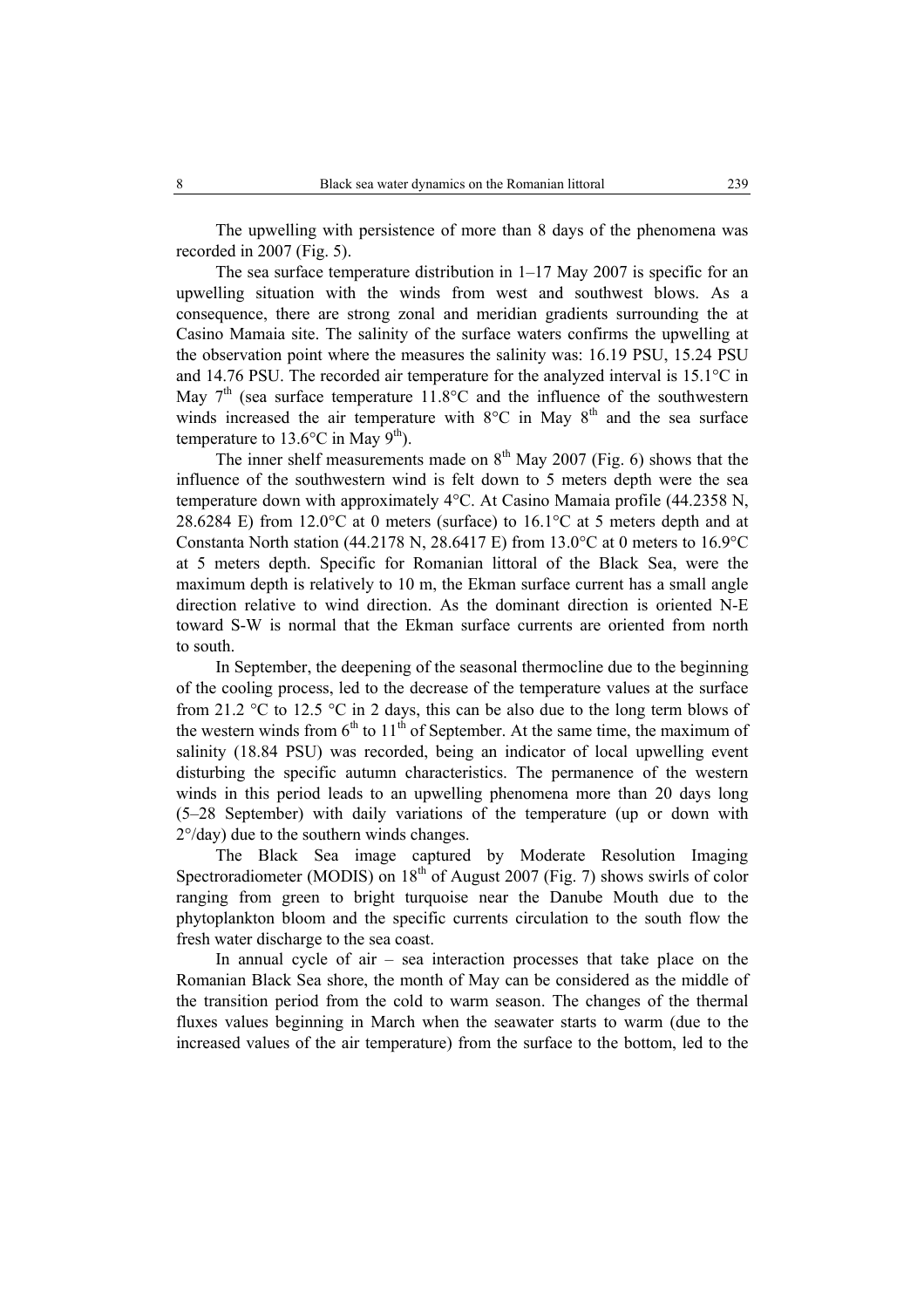forming of seasonal thermocline. Taking into account the differences in bathymetry from an area to another, and also the variability of meteorological (air temperature, nebulosity, wind) and hydrological (waves, currents, river flow) conditions, thermohaline stratification of the seawater masses cannot be uniform and the horizontal distribution of the parameters will be spatially non-homogeneous.



Fig. 5 – Evolution of sea surface temperature and salinity of seawater at Casino Mamaia, May – September 2007.



Fig. 6 – Distribution of temperature and salinity of seawater vertical profiles for Casino Mamaia and Constanta North Section (8<sup>th</sup> May 2007).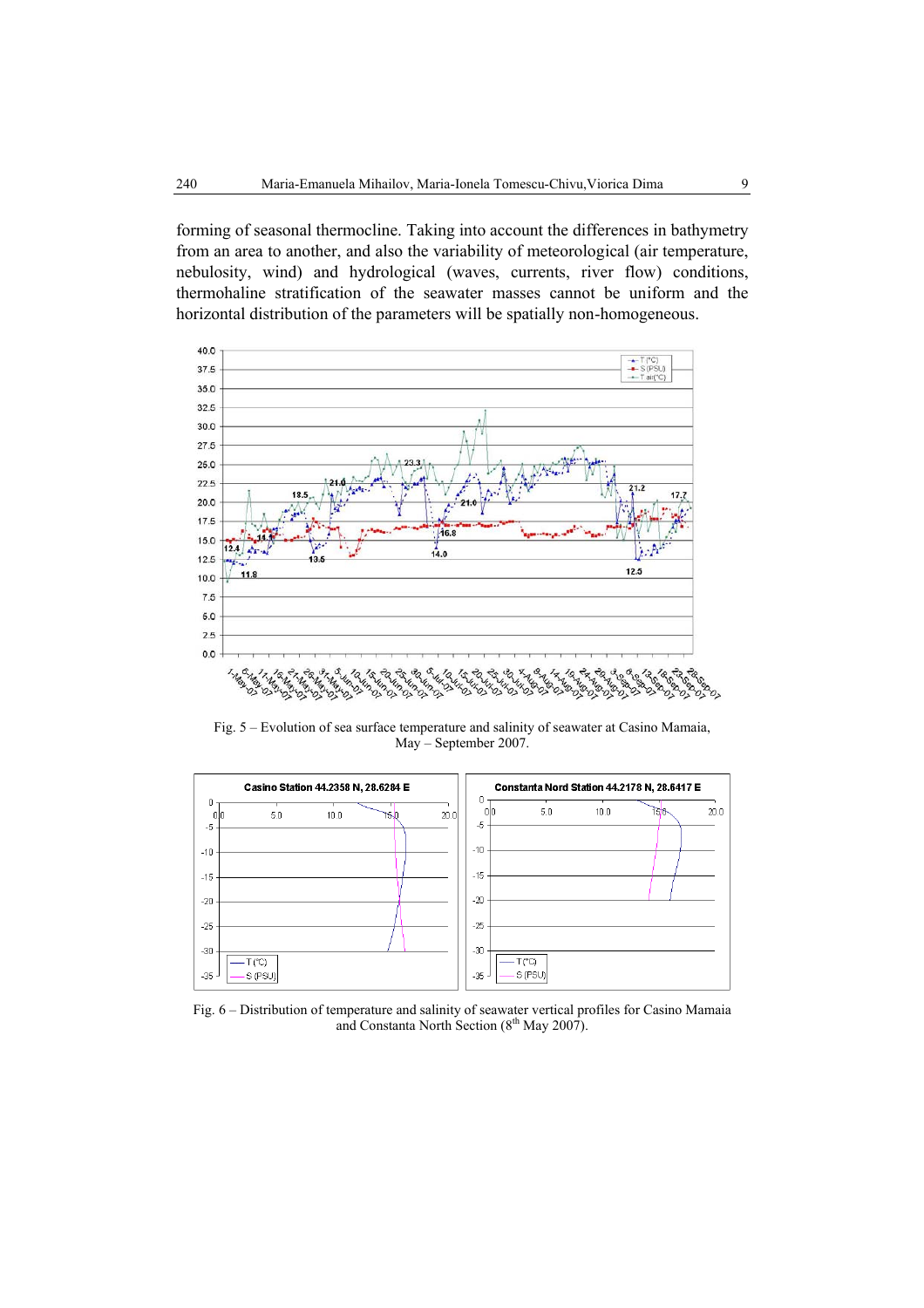

Fig. 7 – Phytoplankton bloom in Black Sea ( $18<sup>th</sup>$  August 2007) captured by the Moderate Resolution Imaging Spectroradiometer (*MODIS*) on NASA's *Aqua* satellite [13].

In 2008, the temperature and salinity distribution, modified by the circulation due to the southwestern wind, show an upwelling effect in May, with a decrease of the temperature from 15.7°C in 15<sup>th</sup> of May to 10.3°C in 19<sub>th</sub> May (Fig. 8).

In June and July, due to the western winds, the persistence of the upwelling is a long term process ( $> 10$  days) when the sea temperature drops with approximately  $6^{\circ}$ C in 3 days (from June  $16^{th}$  to June  $19^{th}$ ) and due to northwestern winds up to  $3^{\circ}$ C (from  $14.8^{\circ}$ C in June  $19^{th}$  up to  $17.9^{\circ}$ C in June  $20^{th}$ ).

A more detailed analysis of the seasonal evolution in the vertical structure of the water masses can be done using vertical distribution of the temperature and salinity in the central part of the shelf, East Constanta section (Fig. 9).

In July  $8<sup>th</sup>$  the westerly winds, uniform the distribution of sea surface temperature and salinity for East Constanta stations (Fig. 9). The values are typical for the summer period: the sea surface temperature is homogeneous in the thin surface layer, ranging from 24.55°C to 25.35°C, while the 10 meters temperatures are already influenced by the heating, 22.20°C is recorded at 10 m depth (station 3 - 44°17' N, 28.9 E). In the bottom layer, the difference in depth between the stations is evident in the temperature distribution; in this layer the values are smaller than 8°C. This led to high horizontal gradients, due to the fact that at deeper waters, in the eastern extremity of the sections, the temperatures were measured inside the cold shelf water. The minimum cold shelf water temperature was 7.85°C, recorded at 50 m depths in the last station of the Constanta section (the deepest station).

The southern winds with 10 m/s bring toward the surface the waters from below cold shelf layer leading to a decrease of sea surface temperature in 24h down with 5.3°C (from 19.1°C in July 8<sup>th</sup> to 13.8°C in July 9<sup>th</sup>). Also, in next 24h, the northeastern winds with 8 m/s, that blows from the offshore Black Sea, brings warm waters that increased the sea surface temperature up to 5<sup>o</sup>C (from 13.8<sup>o</sup>C in July 9<sup>th</sup> to 19.0°C July 10<sup>th</sup>).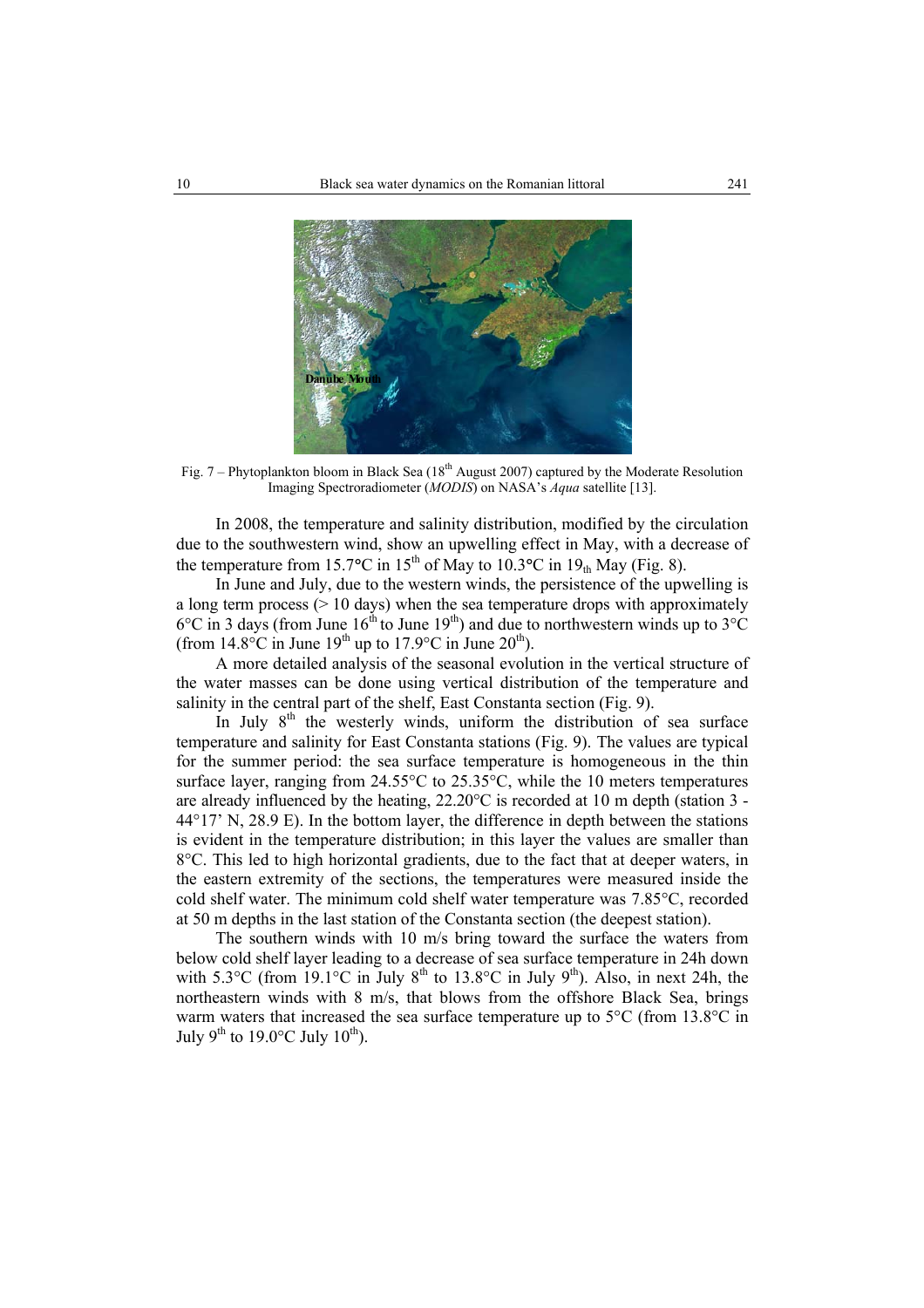

Fig. 8 – Evolution of sea surface temperature and salinity of seawater at Casino Mamaia, May – September 2008.



The image of the Black Sea, acquired on June  $4<sup>th</sup>$ , 2008, by the MODIS on the Aqua satellite, shows swirling blooms of phytoplankton coloring the surface waters dark gray and black (Fig. 10).

In 2009 the upwelling is observed (Fig. 11) in May, similar blooms occurring annually, roughly the same time of the year (according to the samples of marine water that have been collected and satellite image. In  $14<sup>th</sup>$  May, the minimum of temperature recorded was 12.8°C during a southeasterly wind. Except for this case, no other upwelling phenomena or a significant algae bloom due to the divergence effect have been observed.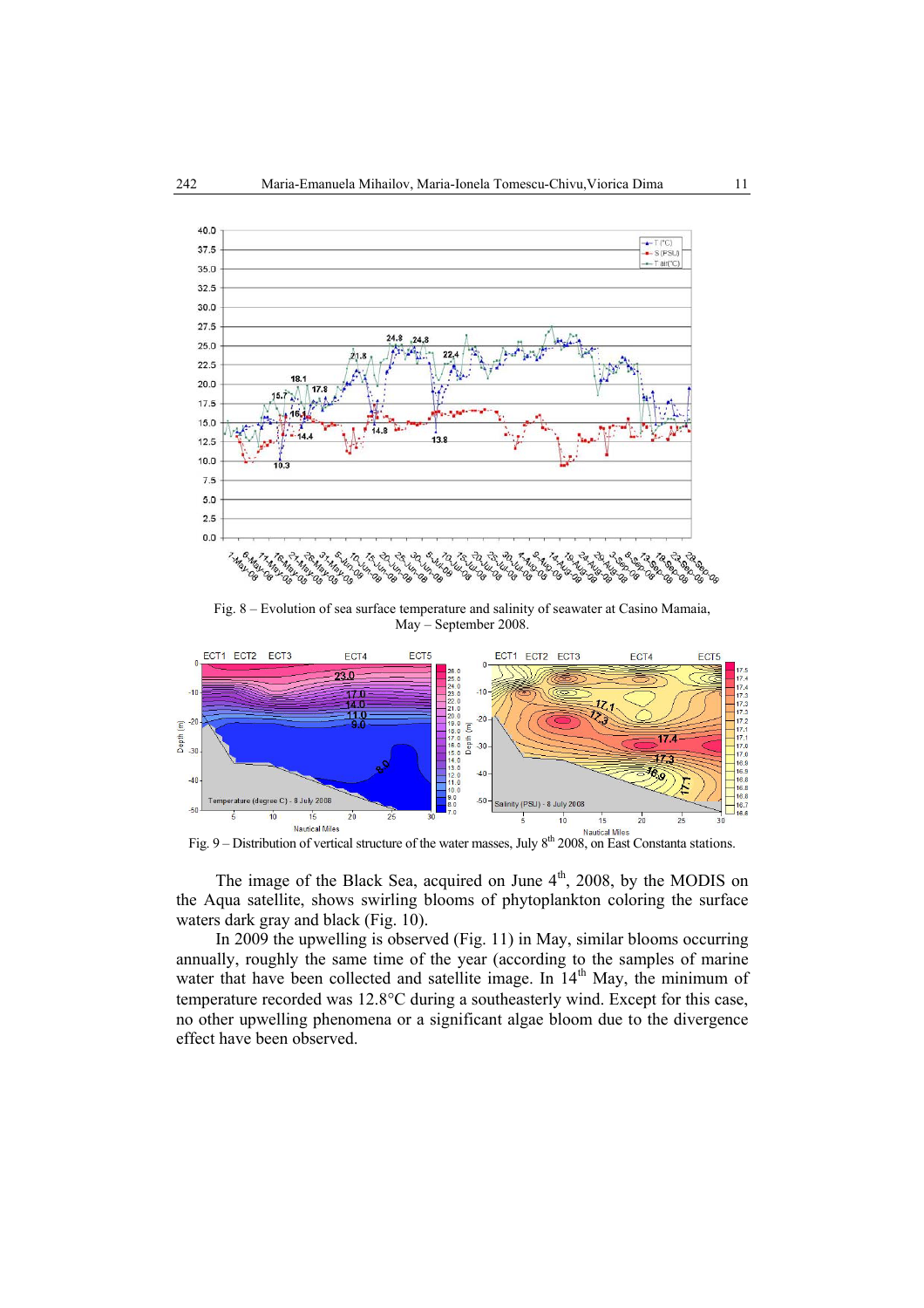

Fig. 10 – Phytoplankton bloom in Black Sea (4<sup>th</sup> June 2008) captured by the Moderate Resolution Imaging Spectroradiometer (MODIS) on NASA's Aqua satellite [13].



Fig. 11 – Evolution of sea surface temperature and salinity of seawater at Casino Mamaia, May – September 2009.

The true-color image (Fig. 12) shows bright, green-colored swirls across the surface of the Romanian coast of the Black Sea, signaling the presence of a large phytoplankton bloom and sediment from river runoff discolor the water of the Black Sea.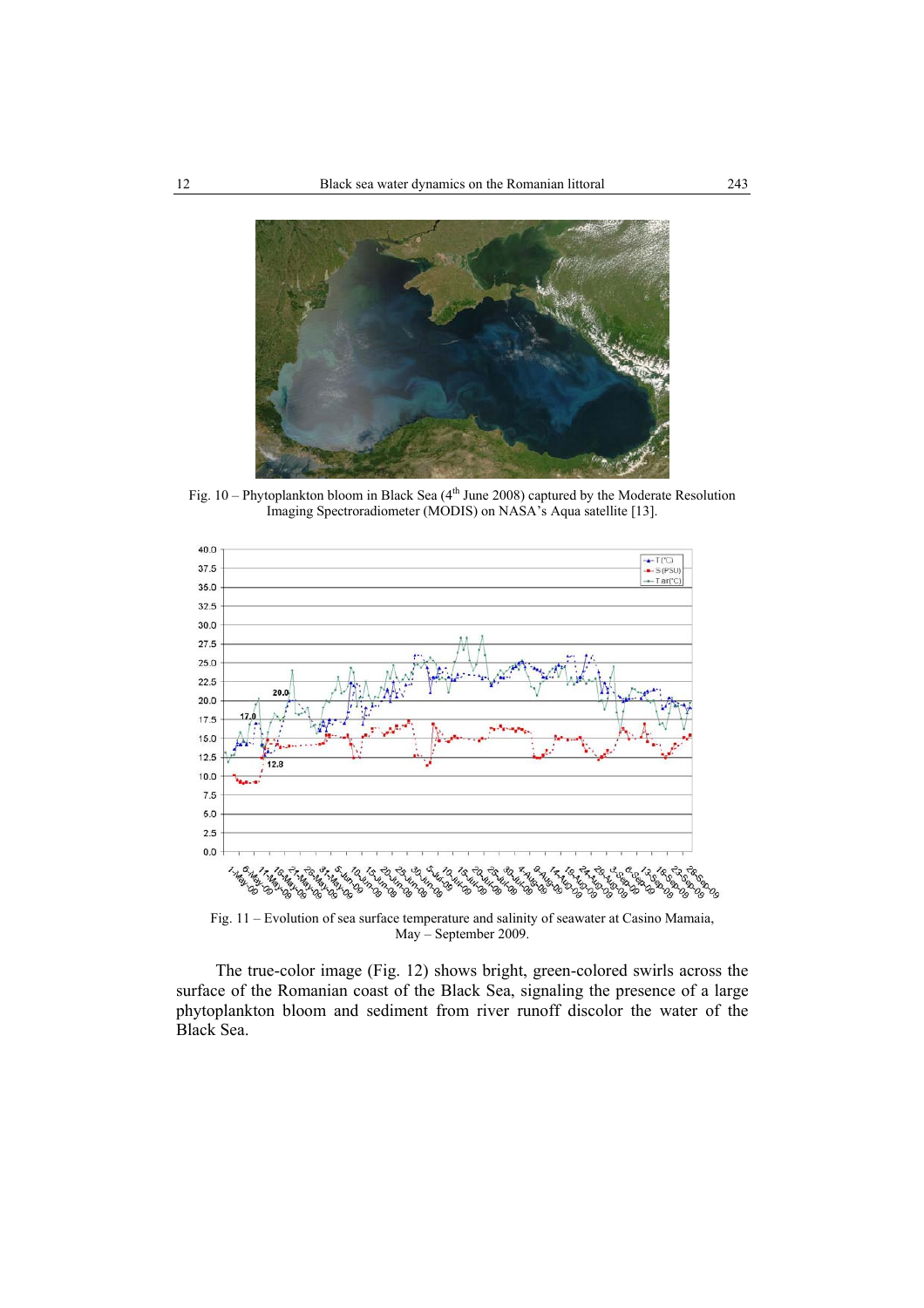

Fig. 12 – Phytoplankton bloom in Black Sea (31<sup>th</sup> May 2009) captured by TERRA MODIS Land Rapid Response Team [13].

### **4. CONCLUSIONS**

The synthesis of recent results provide details of the sea processes in the northwestern Black Sea and suggest possible physical mechanism of transport, mixing and pathways of nutrient supply.

The strong summer stratification of the active layer waters, combined with the relative shallowness of the upper homogeneous layer is very sensitive to the wind direction, duration and velocity.

Typical sea surface temperature for the summer period, ranging from 24.55°C to 25.35°C and the salinity from 16.6 PSU to 17.0 (18.0 PSU is typical for offshore waters).

During the summer, the well-defined seasonal picnocline results in high horizontal gradients in both temperature and salinity (Fig. 9), but with considerable horizontal homogeneity over the continental shelf.

The upwelling was recorded when the southern, southwestern winds or moderate to strong western wind maintained constant several days (the sea surface temperature decrease with approximately 5°C in 24 hours). The upwelling brings toward the surface the waters from below, with low temperature and high salinity. This phenomenon take place in early summer, when the thermocline is shallow and the requested energy can be provided by wind.

The upwelled waters due to their rich nutrient content, subsequent phytoplankton blooms can occur. Although the coastal upwelling is not a permanent feature of the region, several such events are observed almost every year.

From all the analyzed situations, we observed that the important decreases of the sea surface temperature occurred nearshore. Due to southwestern winds, the minimum sea surface temperature was recorded in  $19<sup>th</sup>$  of May 2008, when in 4 days down to  $5.4^{\circ}$ C (from 15.7°C on  $15^{th}$  of May to  $10.3^{\circ}$ C).